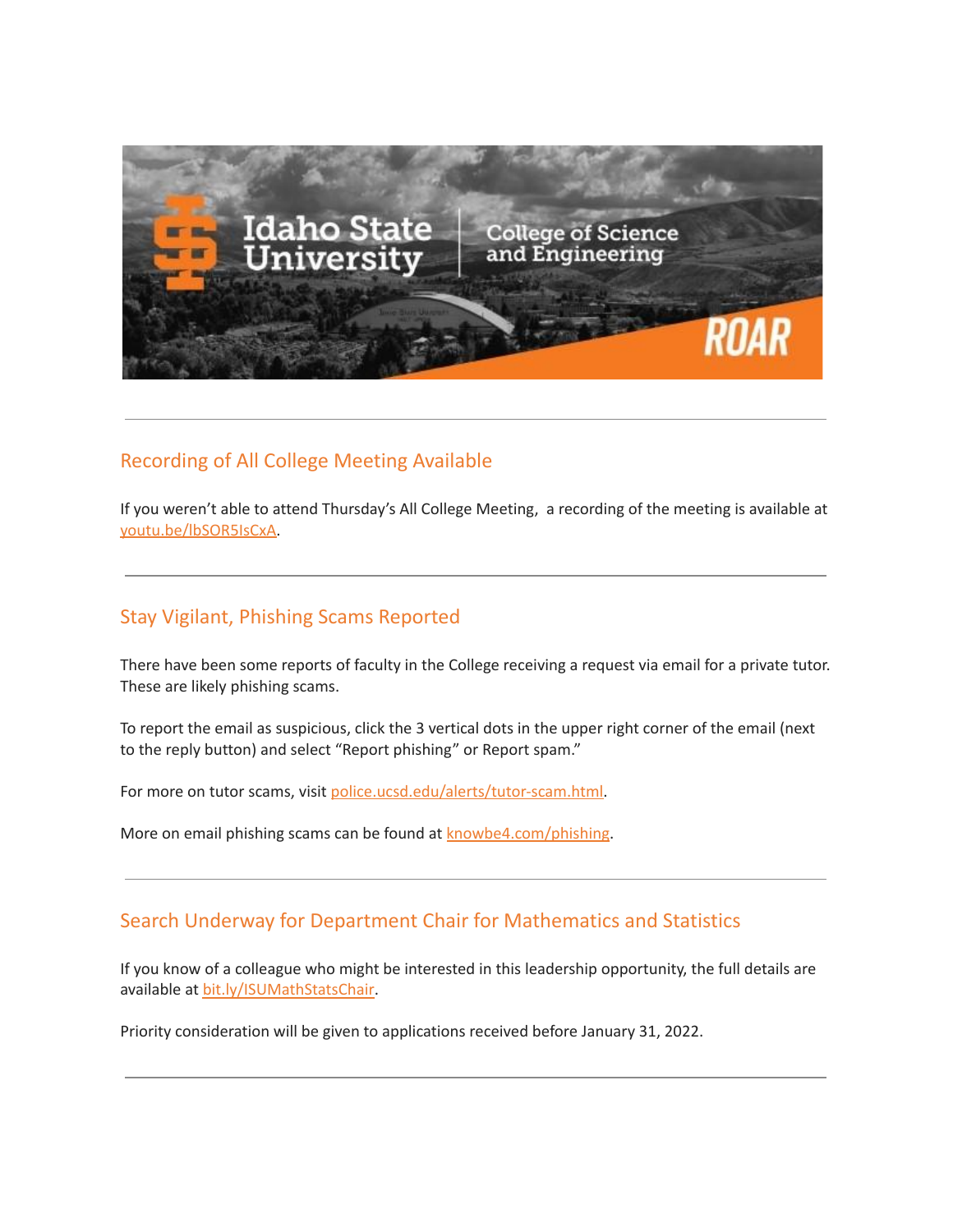## Moodle Workshop Offered by Instructional Technology Resource Center

An online workshop for faculty new to using Moodle ISU to teach online is being offered through the Instructional Technology Resource Center (ITRC). The "Setting Sail with [Moodle](https://docs.google.com/forms/d/e/1FAIpQLSdJFGKro8x5N0mBHd428sq-UX80_jiNsl9wIgBiNYv0_yzlkA/viewform) ISU" workshop is a completely online, self-paced course that gives faculty the opportunity to learn about navigating Moodle ISU and a space to practice identifying and adding course components to their online course using Moodle tools. New faculty who will need to use Moodle ISU are encouraged to participate.

## Changes to IVC Classroom Recording Process for Spring Semester

A new [recording](http://isu.edu/news/2021-fall/changes-with-ivc-classroom-recording-process-for-spring-2022-semester.html) process will be added to your Video Classroom Network (VCN) classes in the Spring 2022 Semester. Zoom Cloud Recording will be integrated with the Interactive Video Conference Classrooms (IVCC).

## Distinguished Faculty Nominations Sought

Nominations are being sought for three of the annual awards for Idaho State University faculty members. Those recognized will be honored during a reception in April and during the 2022 Commencement exercises.

Nominations for the Distinguished Teacher, Service, and Researcher are due by 5 p.m. on Friday, January 28, 2022. Additional information and nomination forms are available at [isu.edu/academicaffairs/faculty-support/isu-faculty-awards/.](https://www.isu.edu/academicaffairs/faculty-support/isu-faculty-awards/)

## Help Us Share Your Accomplishments!

The outstanding faculty, staff, and students in our college achieve many notable research and professional accomplishments. In addition, our departments regularly have newsworthy advancements. We want to make sure those stories are shared publicly. Here are a few ways you can provide a news tip to help get the word out.

- 1. Use this Story [Submission](https://www.isu.edu/news/story-form/) Form to send your news tip to the Office of Marketing and Communications.
- 2. Send an email to Logan McDougall ([loganmcdougall@isu.edu](mailto:loganmcdougall@isu.edu)) with a brief description of the news to be shared.
- 3. You are always welcome to create a draft story and submit it via the Story [Submission](https://www.isu.edu/news/story-form/) Form or send it to Logan. The Office of Marketing and Communications and Logan will coordinate to get the story finalized and distributed to the media outlets/platforms that will best tell the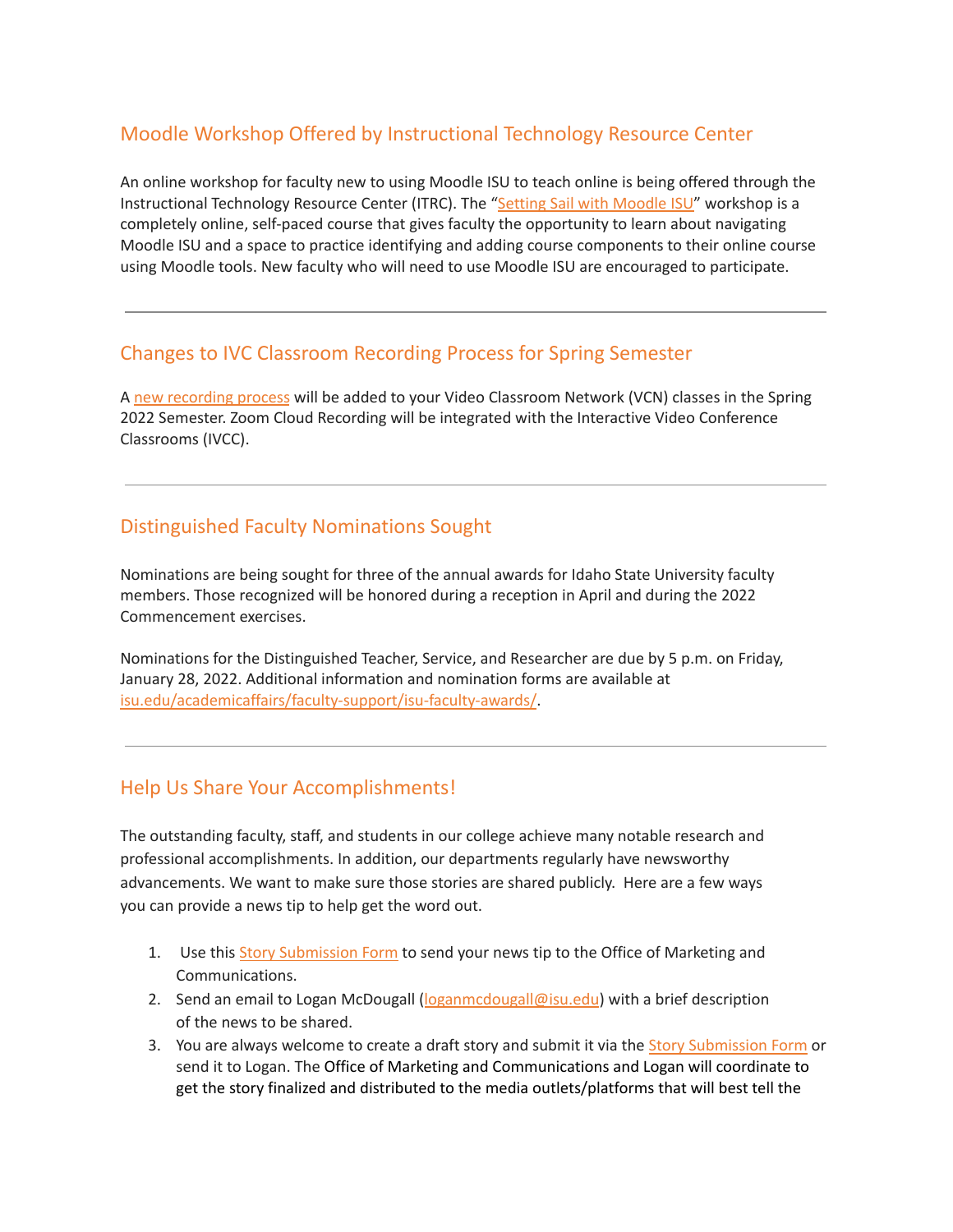story.

| Dates to Remember |                                                                |  |  |
|-------------------|----------------------------------------------------------------|--|--|
| Dec. 13 - 17      | Finals week                                                    |  |  |
| Dec. 13           | Summer 2022 Class Schedule viewable online (subject to change) |  |  |
| Dec. 18           | Commencement (August and December 2021 graduates)              |  |  |
| Dec. 21           | Late 8-week and full semester course grading closes at 5:00 pm |  |  |
| Jan. 10           | Spring classes begin                                           |  |  |

# Upcoming Events in the College of Science and Engineering

For a complete list of CoSE events, check out the **College Event [Calendar](https://isu.edu/cse/calendar/)** and click an event to get more details. Updates can also be found on **[Facebook](https://www.facebook.com/IdahoStateUCoSE)**, [Twitter](https://twitter.com/IdahoStateUCoSE), and [Instagram.](https://www.instagram.com/idahostateucose/) To add events to the calendar, please contact the administrative assistant in your department. The university-wide calendar of events is available [here](https://www.isu.edu/calendar/).

| Dec. 12-18, 2021          |                    |                |  |  |
|---------------------------|--------------------|----------------|--|--|
|                           |                    |                |  |  |
| <b>Department/Program</b> | Event              | <b>Details</b> |  |  |
|                           | <b>FINALS WEEK</b> |                |  |  |

| Dec. 19-25, 2021   |                     |                |  |  |  |
|--------------------|---------------------|----------------|--|--|--|
|                    |                     |                |  |  |  |
| Department/Program | Event               | <b>Details</b> |  |  |  |
|                    | <b>WINTER BREAK</b> |                |  |  |  |